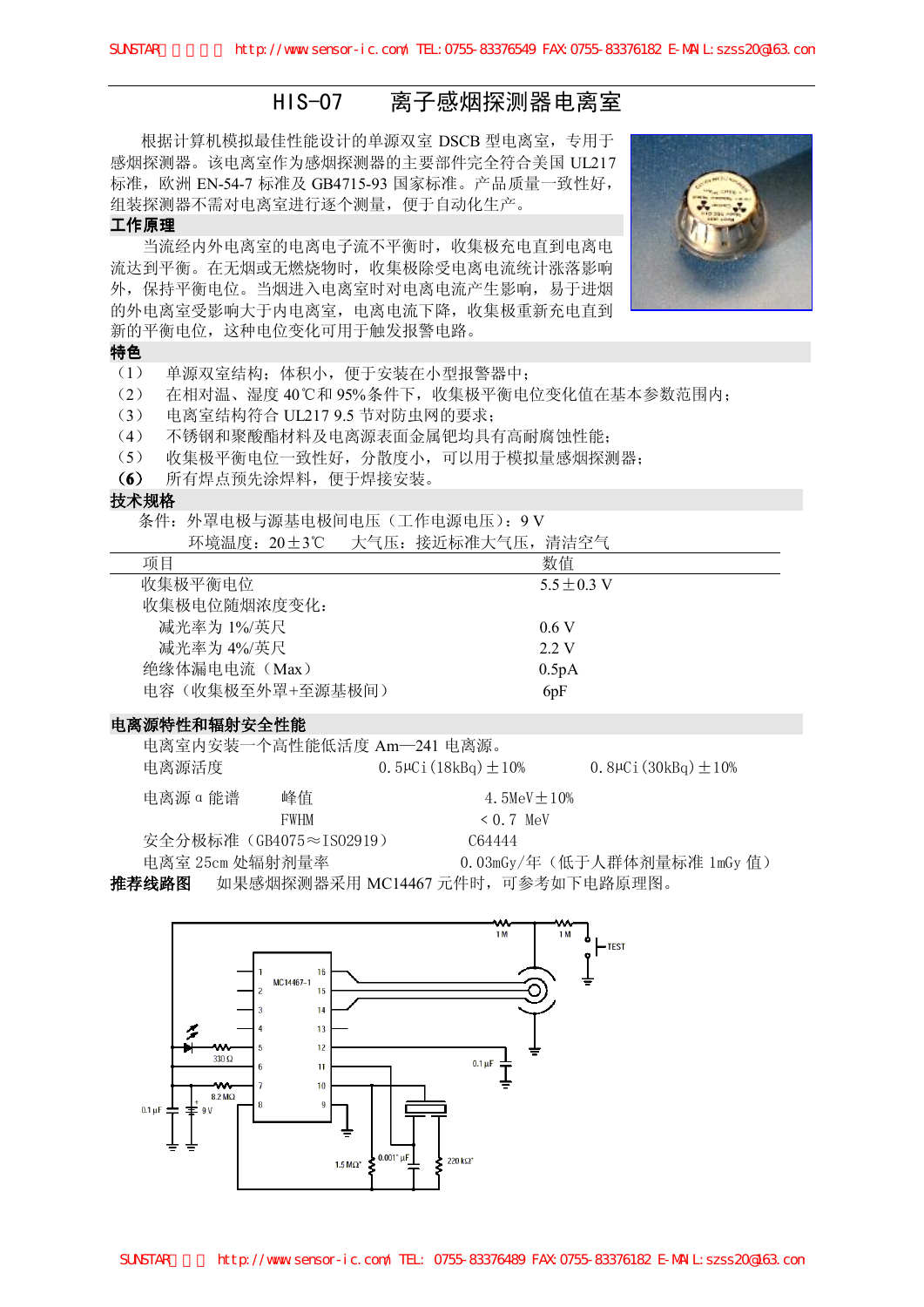# (根据 UL217 标准 风速 0.1M/每秒 )

| \ イ1火1/台 ULZI/ インドイ比 /ヘ\ Jを U.INI/ キガインノ ノ |               |               |  |  |  |  |
|--------------------------------------------|---------------|---------------|--|--|--|--|
| 烟雾浓度<br>(%/英尺)                             | 输出电压(V)       | 误差(△Ⅴ)        |  |  |  |  |
|                                            | $5.6 \pm 0.4$ | $\mathbf{0}$  |  |  |  |  |
|                                            | $5.3 \pm 0.5$ | $0.3 \pm 0.1$ |  |  |  |  |
| 2                                          | $5.0 \pm 0.5$ | $0.6 \pm 0.1$ |  |  |  |  |
| 3                                          | $4.7 \pm 0.5$ | $0.9 \pm 0.2$ |  |  |  |  |
| 4                                          | $4.4 \pm 0.5$ | $1.2 \pm 0.2$ |  |  |  |  |
| 5                                          | $4.2 \pm 0.5$ | $1.4 \pm 0.2$ |  |  |  |  |
|                                            |               |               |  |  |  |  |

### 温度特性: (湿度: 60%) 2000 2000 2000 2000 2000 2000 温度特性 (温度: 25℃)

| 温度 (%℃) | 输出 (V)         |  |  |  |
|---------|----------------|--|--|--|
|         | $5.15 \pm 0.4$ |  |  |  |
| 25      | $5.6 \pm 0.4$  |  |  |  |
| 50      | $5.85\pm0.4$   |  |  |  |

#### 灵敏度特性 电源电压特性 (25℃.60%RH)

| 电源电压 | 输出电压(V)         |
|------|-----------------|
| 6    | $3.3 \pm 0.3$   |
| 9    | $5.6 \pm 0.4$   |
| 12   | $8.0 \pm 0.7$   |
| 15   | $10.0 \pm 0.85$ |
| 18   | $13.0 \pm 1.0$  |

| 湿度 (%C) | 输出 (V)         |
|---------|----------------|
| 30      | $5.75 \pm 0.5$ |
| 60      | $5.6 \pm 0.4$  |
| 90      | $5.45\pm0.4$   |

# **外形及结构**



A 外罩电极: 接正极或电源正 B 内电极: 输出信号 C 源电极:接地线或电源负

# **注意事项**

<sup>1</sup>.检测输出电压需要用 1014NM 以上阻抗的仪表或 IC 集成电路(MC14467/14468)。普通的仪表会造成检测 结果的不准确。

2.组装烟雾报警器的时候,不要将焊锡等杂物误入器件离子室中,否则必须进行清洗。

3. 器件的输出引线应悬空连接(一般情况下用特氟隆支持引线),因为普通的电路板会造成微小的漏电流,<br>使检测结果不准确。<br>4. 器件引线和 FET 及 IC 的输入引线需用环氧树脂密封,这样使湿度造成的漏电流达到最小。 使检测结果不准确。

4. 器件引线和 FET 及 IC 的输入引线需用环氧树脂密封,这样使湿度造成的漏电流达到最小。<br>5. 由于器件的输出电流很小,所以器件需要屏蔽。而输入和输出部分受外界影响最大,这音<br>行屋蔽处理 5.由于器件的输出电流很小,所以器件需要屏蔽。而输入和输出部分受外界影响最大,这部分一定要进 行屏蔽处理。

---------------------------------------------------------------------------------------------------------------------------------

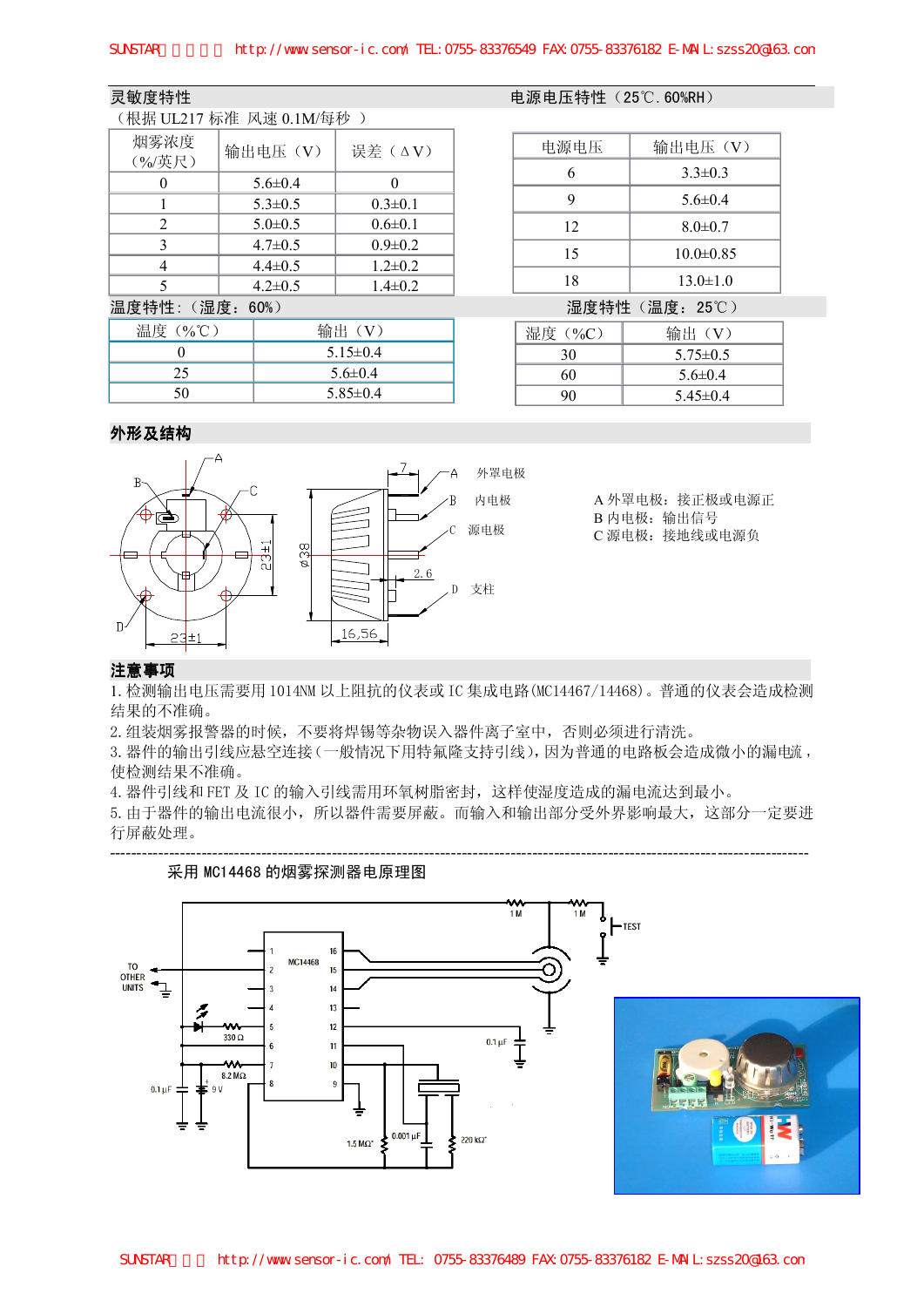l

# DSC.B1C

# 1. **DSC.B1C**

|    | $\mathbf V$      |  |                     |                             | $\mathsf{V}$ is a set of $\mathsf{V}$ is $\mathsf{V}$ in $\mathsf{V}$ in $\mathsf{V}$ is a set of $\mathsf{V}$ is a set of $\mathsf{V}$ is a set of $\mathsf{V}$ is a set of $\mathsf{V}$ is a set of $\mathsf{V}$ is a set of $\mathsf{V}$ is a set of $\mathsf{V}$ is a set |  |
|----|------------------|--|---------------------|-----------------------------|-------------------------------------------------------------------------------------------------------------------------------------------------------------------------------------------------------------------------------------------------------------------------------|--|
|    | GB4075 IS02919 C |  |                     |                             |                                                                                                                                                                                                                                                                               |  |
|    |                  |  | $\mathsf{IC}$<br>RF | $\overline{\phantom{a}}$ IC |                                                                                                                                                                                                                                                                               |  |
| 2. |                  |  |                     |                             |                                                                                                                                                                                                                                                                               |  |

|            | v                                                  |
|------------|----------------------------------------------------|
|            | .5V<br>$\bullet$                                   |
| $.0\%$ /ft | . V<br>p A<br>$\bullet$ .                          |
| Am-241     | $\cdot$ pF<br>uCi<br>$\lt$<br>$\ddot{\phantom{a}}$ |
|            |                                                    |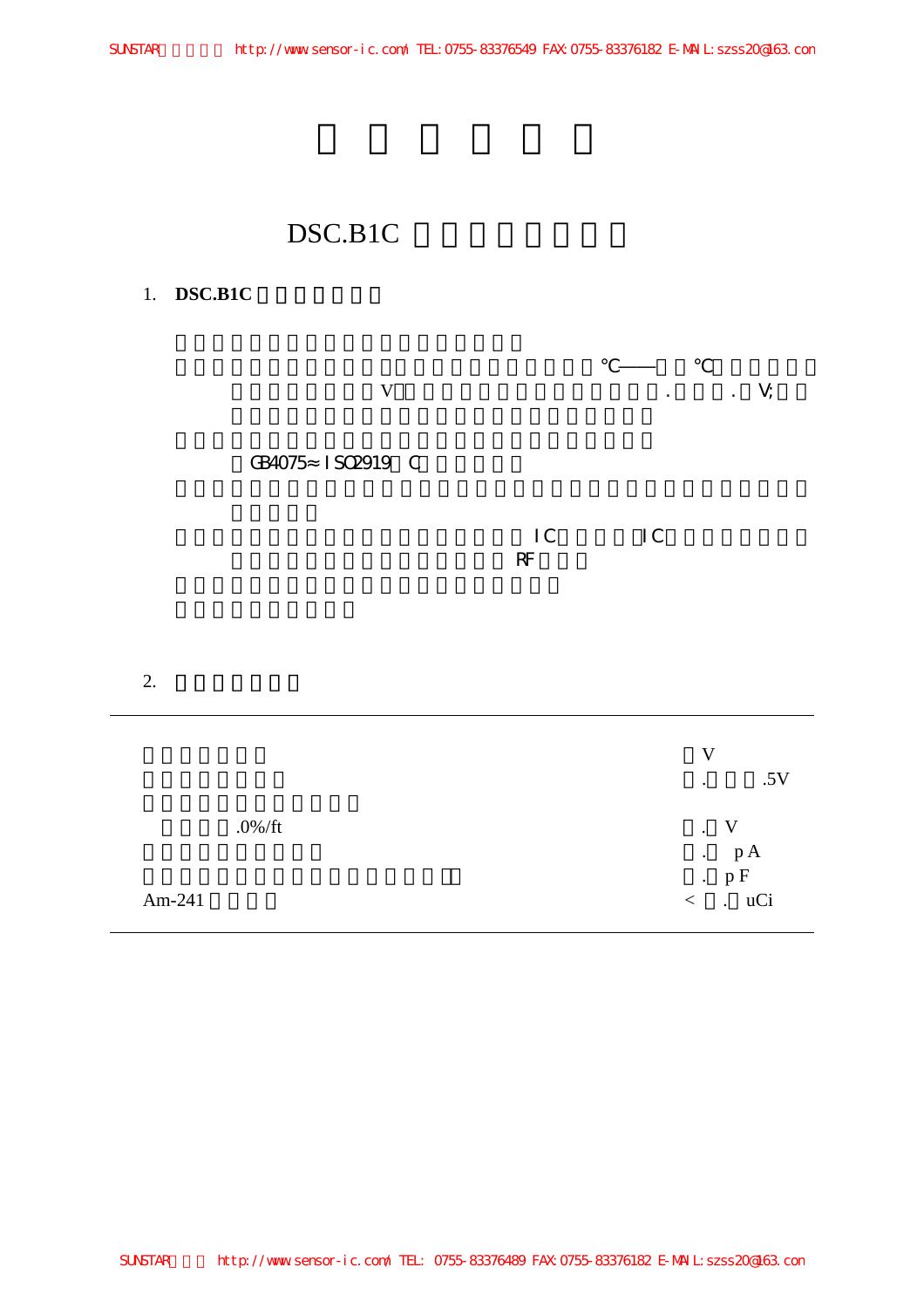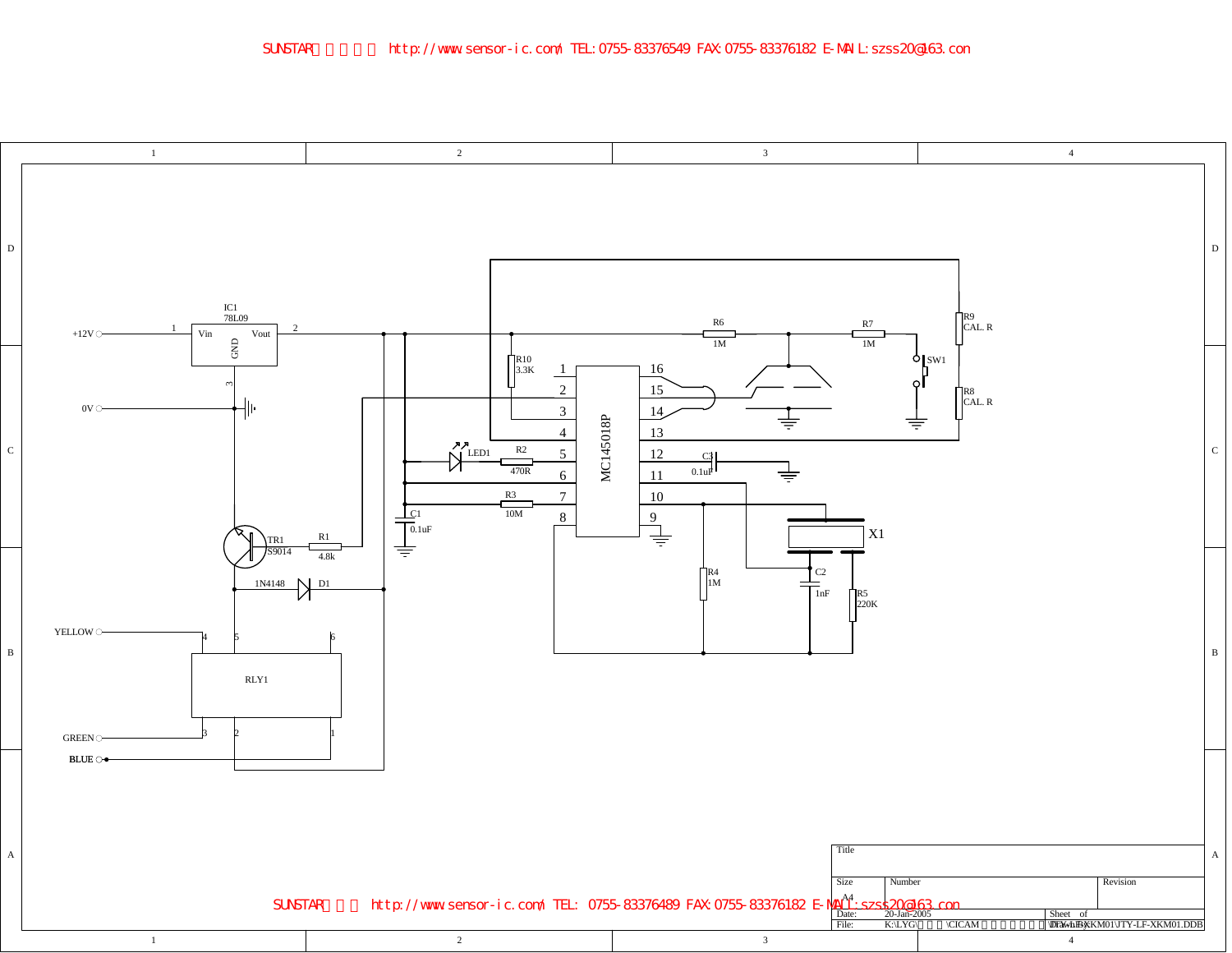# JTY-LF-XKM01

|    |                           |                |         | $\mathbf{B}$       |           |                         |    |
|----|---------------------------|----------------|---------|--------------------|-----------|-------------------------|----|
| 1. | $\mathbf{1}$<br>8.9V-9.1V | $\overline{2}$ | 12V-20V |                    | $\rm IC1$ | $\overline{\mathbf{3}}$ |    |
| 2. |                           |                |         |                    |           |                         |    |
| 3. |                           |                |         |                    |           |                         |    |
| 4. |                           |                |         | IC MC145018P 14 16 |           | R8                      | R9 |

| BV             | R8 | R9 |
|----------------|----|----|
| $5.3 - 5.59V$  |    |    |
| $5.60 - 5.89V$ |    |    |
| $5.90 - 6.19V$ |    |    |
| $6.20 - 6.5V$  |    |    |
|                |    |    |

 $6.$ 

 $4$ 

SUNSTAR http://www.sensor-ic.com/ TEL: 0755-83376489 FAX:0755-83376182 E-MAIL:szss20@163.com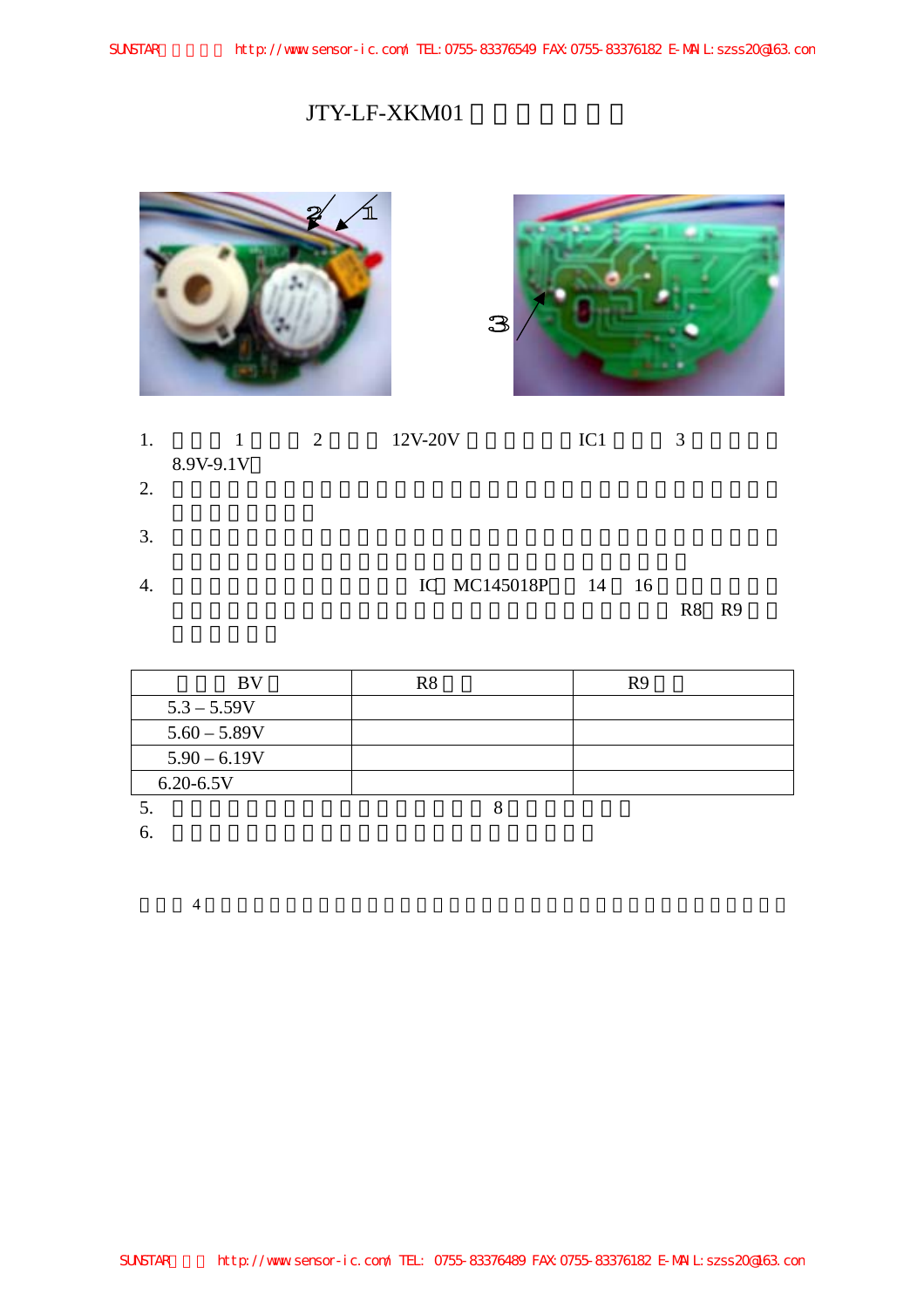

# **Smoke detector ionisation chamber type DSCB1C**

# **General Description**

The DSCB1C (fig 1) is a small, compact and robust dual ionisation chamber of advanced design containing a single radioisotope source producing ionisation in both chambers. The chamber has a unique internal geometry, which allows the detector chip to be positioned beneath the chamber within a recess in the moulded plastic base. Pin15 of the chip can be connected directly to the collector electrode inside the protective RF shield of the cover. This isolates the highly sensitive connection between the collector electrode and pin 15 from other parts of the detection circuitry and it provides a high degree of immunity from external electrical interference.

The external design features and dimensions of the DSCB1C can be seen in figures 2 and 3. The electrodes and source holder are made of AISI 316 stainless steel. The plastic insulator material is specially chosen for its exceptional mechanical stability and resistance to moisture and oxidising chemicals in the air. The units are supplied assembled and ready to mount on a suitable printed circuit board using the pre-tinned tags provided.

Details of the sealed source design can be found in the data sheets 'Americium-241 alpha foil and sources' (4) and 'Safety and Packaging' (5). Both of these are available on request. In accordance with OECD requirements  $(6)$  the source activity is less than  $37kBq$  (1µCi)<sup>241</sup>Am. The Recommended Working Life of the source is 10 years. The BS/ISO/ANSI rating of the ionisation chamber is C64646.

The design, manufacture and testing of the DSCB1C is managed within the scope of AEA Technology's Quality System which is certified by Lloyds Register Quality Assurance for compliance with BS EN ISO9001:1994<sup>(1)</sup>

AEA Technology expertise in the design and construction of ion chambers is well established and wide-ranging. A consultancy service is available to assist in the design of systems using ion chambers and in the provision of testing and computational modelling services to measure and model the performance of customers' own designs.

The internal design of the DSCB1C is shown schematically in figure 4. This figure highlights the compact internal design features and the location of the ion cloud within the chamber. **Fig1, DSCB1C**





**Fig 3, Bottom view** 



A. Collector electrode B. Cover Electrode C. Source Electrode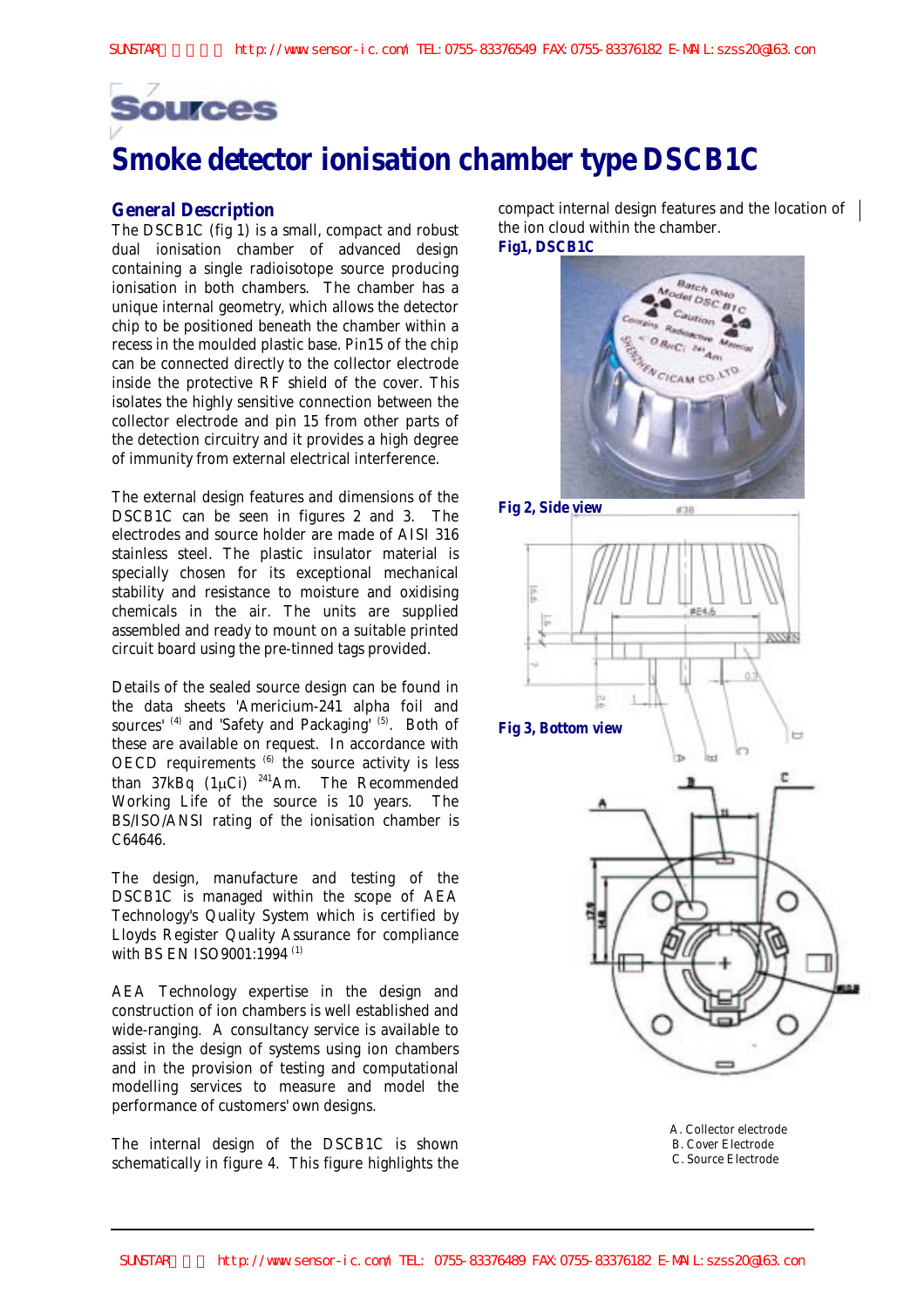



The design is compatible with commercially available integrated circuits. A recommended detection circuit for use with the DSCB1C can be found in fig 5.

# **Fig 5 Recommended circuit design for use with the MC1446 detector chip**



The smoke detection performance of the DSCB1C chamber has been measured using a variety of different types of smoke. Sensitivity to smouldering paper, smoky paraffin and smouldering wick can be found in figures 6a, 6b and 6c.



**Fig 6b DSCB1C smoky paraffin sensitivity**



# **Fig 6b DSCB1C smouldering wick sensitivity**



The sensitivity of the DSCB1C to humidity is shown in figure 7.

#### Fig 7 DSCB1C humidity response at 23<sup>°</sup>C

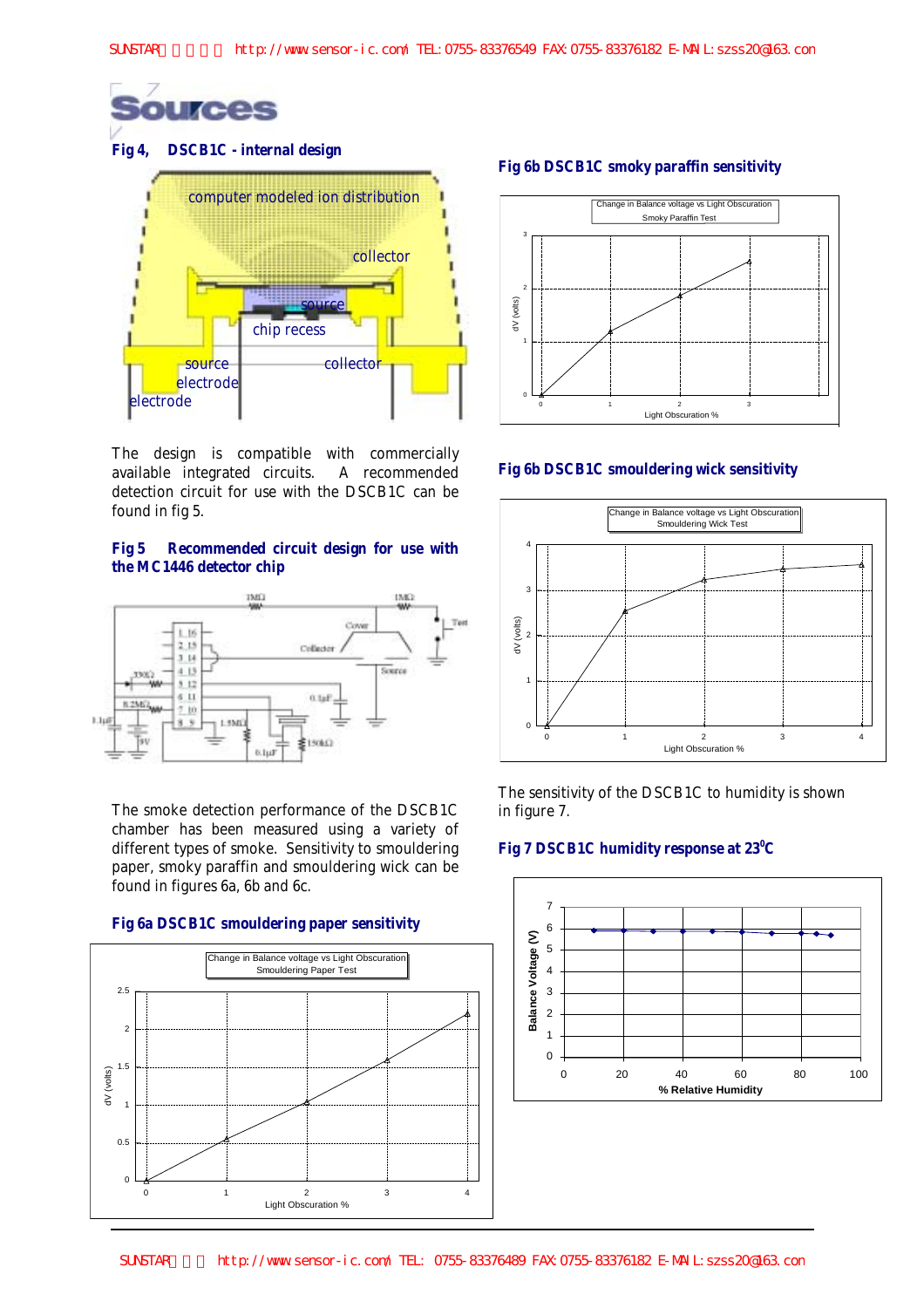

The sensitivity of the DSCB1C to temperature is shown in figure 8.

### **Fig 8 DSCB1C Temperature response at 60%RH**



The sensitivity of the DSCB1C to air pressure can be seen in figure 9

#### **Fig 9 DSCB1C Air pressure Response**



The sensitivity of the DSCB1C to air velocity can be seen in figure 10.

## **Fig 10 DSCB1C Air Velocity Response (provisional)**



The air velocity response is highly dependent on the design of customers' own detector circuits and detector housing and may vary significantly from the above diagram.

### **Regulatory Compliance**

AEA Technology sealed foil sources used in the detectors meet the regulatory requirements of most national authorities world wide. Virtually all ionisation smoke detectors use such sealed sources.

Specifically AEA Technology sources comply with:

- Underwriters Laboratories Inc. Standard UL  $217^{(2)}$
- European Norm EN  $5446^{(3)}$  and GB 4715-1993.
- UK National Radiological Protection Board (NRPB) criteria of acceptability<sup>(7)</sup> upon which UK government legislation relating to smoke detectors is based.
- Performance criteria of Massachusetts Radiation Control Program where they have been registered under model number AMM.1001H. Registrations are recognised in the USA as equivalent to NRC registration and so have nation-wide validity.

# **Principle of Operation**

Basic designs consist of a cover electrode with louvers to allow smoke to enter and a source electrode and collector electrode, which are connected by highly insulating plastic supports as in figure 11. A radioactive source emits alpha particles into the chamber, through an aperture in the collector electrode. Alpha particles passing through the inner and outer regions produce positive and negative ions throughout the chamber. An ion current flows when a typical voltage of 9V is applied between the cover and the source plate. The applied voltage can be positive or negative.

**Fig 11 Basic Ion Chamber Concept**



An equivalent circuit diagram representing an idealised ion chamber is shown in figure 12. The diagram shows the effective electrical resistance of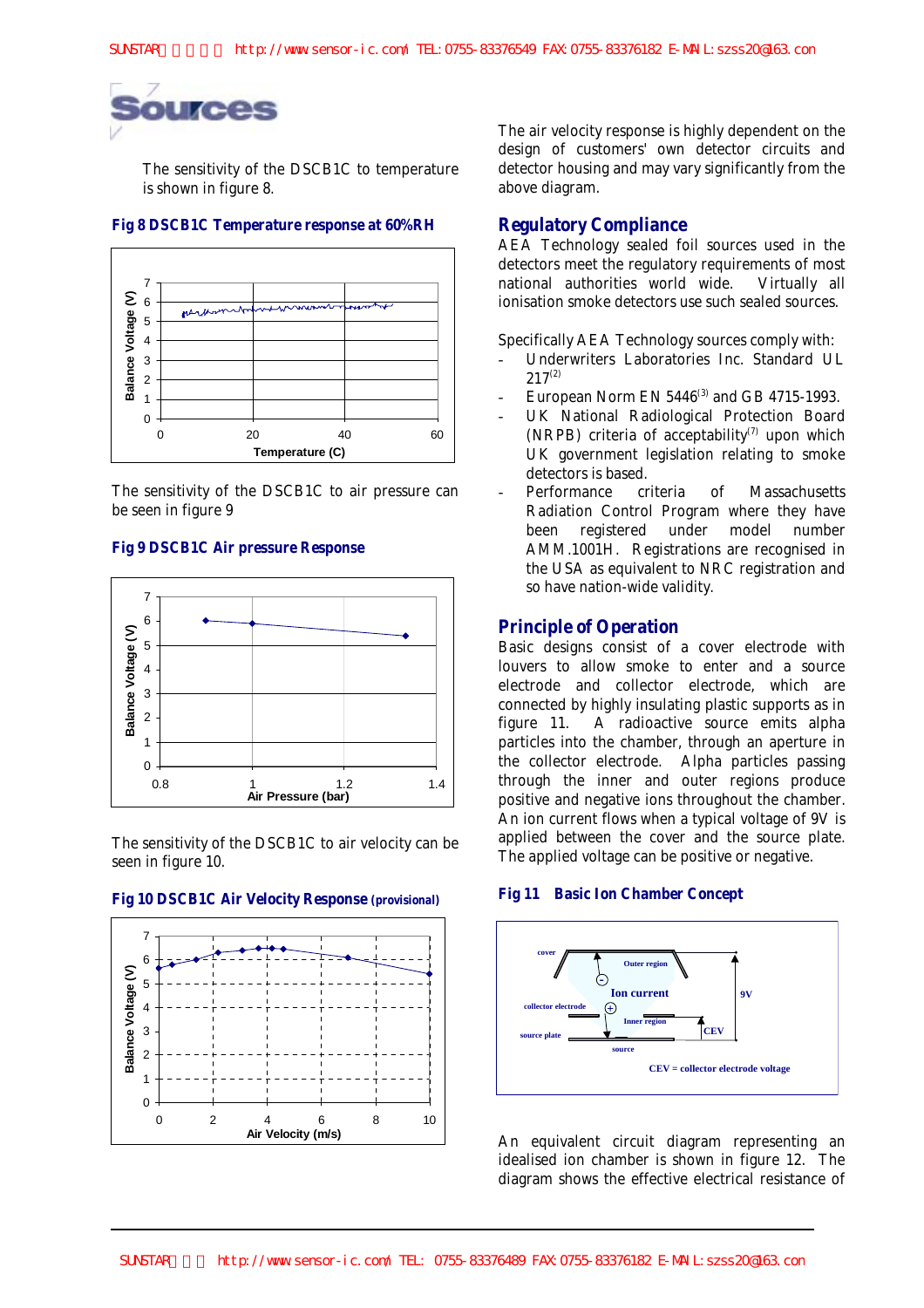

the inner region  $(R_{inner})$  in series with the outer region (R<sub>outer</sub>). The collector electrode voltage (CEV) floats to an intermediate value between 0V and 9V depending on the chamber design and field gradients. The CEV is affected by the ion concentration in the inner and outer region and by ion recombination. The combined effects determine the values of  $R_{inner}$  and  $R_{outer}$ .

# **Fig 12 Equivalent circuit diagram (highly simplified)**



The value of the collector electrode voltage (CEV) is approximated by the following equation:

$$
CEV = V/[1 + R_{outer}/_{Rinner}]
$$

At high applied voltage such as  $\sim$  500V the chamber saturates and there is no ion recombination. Under these conditions the ion current reaches a maximum, determined by the total number of ions in the chamber.

Commercial chambers tend to be designed with a large outer region and a small inner region, so most of the ions are produced in the outer region. Consequently  $R_{outer}$  is normally lower than  $R_{inner}$ under ambient conditions and the ratio  $R_{outer}/R_{inner}$ is therefore normally  $<$  1. The CEV of typical chambers often lies in the range 5-6V.

About half the ions in a typical ion chamber recombine in clean air. The majority of these recombine where the voltage gradient and the drift velocity are especially low. Because of this ions in the outer region are especially sensitive to particulate materials in the chamber. They collide with particle surfaces where they may be immobilised and recombine. In the presence of smoke, ions recombine very rapidly, causing the value of  $R_{outer}/R_{inner}$  to increase and the CEV to drop. Smoke detectors are designed to alarm when the

CEV drops below a certain threshold value. This is typically set to be about 4.5V in commercial alarms.

# **Precautions and Recommendations**

The ionisation current is approximately 16pA. Precautions to preserve the insulation of the input connection path to the electronics are critical for correct operation of the device. In particular the collector electrode and its connections must remain free from contamination e.g. from solder flux or manual contact. The lead from the collector electrode to the detector circuit should preferably be short and clear of the circuit

board and other components. Direct connection between pin 15 of the detector chip and the collector electrode within the recess of the chamber moulding enables this sensitive connection to remain isolated from other circuit components

The chamber is shielded from external electric fields by its outer cover. Suitable shielding should be provided for the associated circuitry, because of the necessarily high impedance of the circuit connected to the chamber collector electrode.

Chambers intended for use at high altitudes may require adjustment of the tripping level of the detector circuit for optimum sensitivity.

The collector electrode voltage has minimal sensitivity to variations in temperature, humidity and wind velocity as shown in figures 8-10. AEA Technology can advise on applications in which the ion chamber may operate outside the ambient ranges illustrated.

# **Specification**

The general specification and operating<br>performance under ambient environmental performance under ambient environmental conditions are as follows:

- Temperature  $20^0C + (-3^0C)$
- Ambient pressure: atmospheric, near sea level, clean air
- Outer electrode to source electrode potential: 9V
- The CEV is nominally 5.3V-6.5V.

- Special arrangements can be made to supply batches of chambers in narrow CEV bands, for example as follows: 5.3-5.6V, 5.61-5.9V, 5.91- 6.2V, 6.21-6.5V.

- Change in CEV with smoke (see figures 6a,b and c) 1% obscuration /foot\* 0.6V typical

4% obscuration / foot\* 2.2V typical

- Insulation leakage < 0.5pA.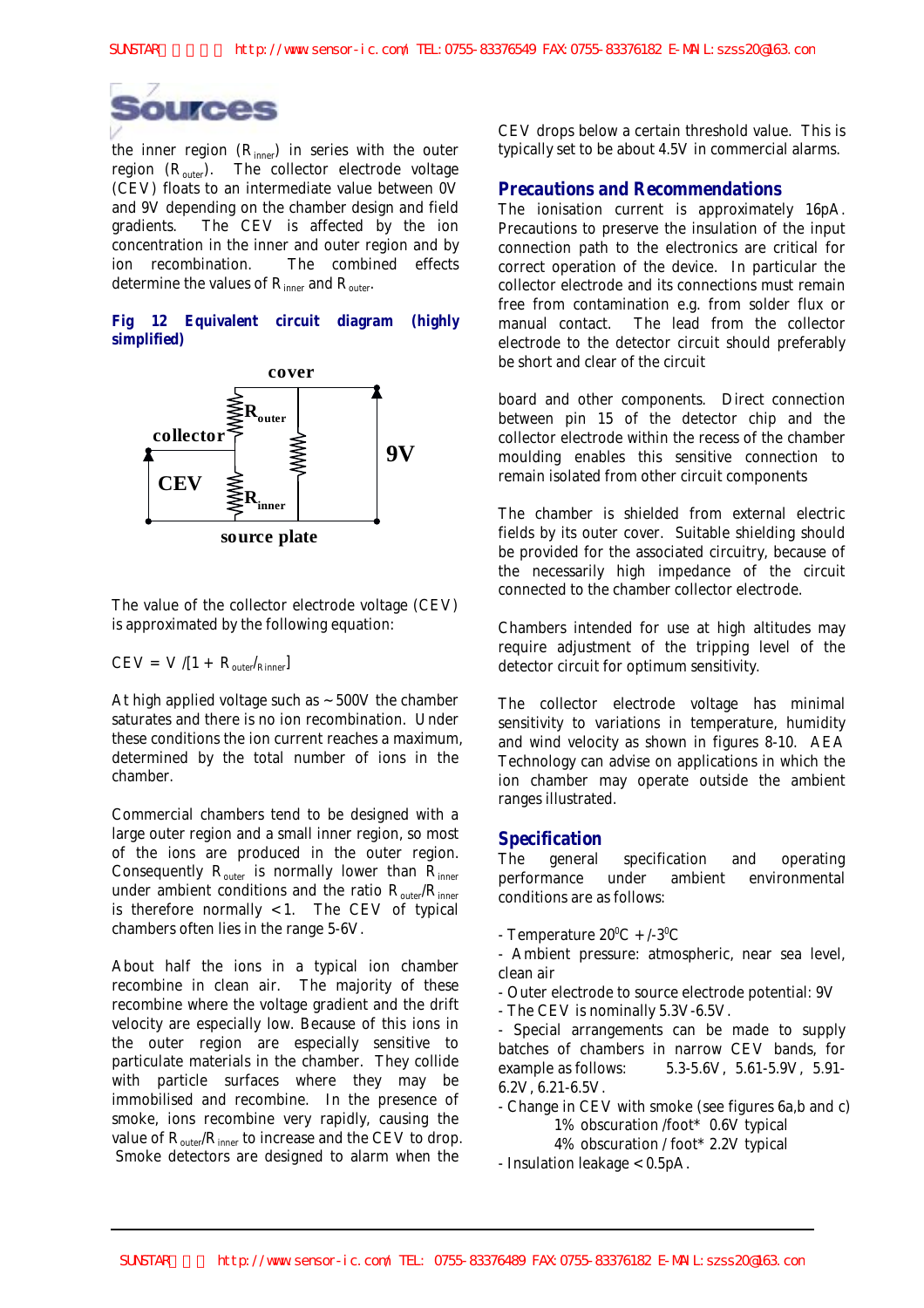

- Capacity (collector to outer + source electrode) 6pF

- $-$ <sup>241</sup>Am activity 30kBq (~0.8µCi) +/-15%
- $*$  obscuration limits specified by UL217 $(2)$

# **Radiological Data**

Users of these units in all countries should ensure that they comply with all relevant regulations on the control of radioactive materials.

AEA Technology 241Am alpha foil products have been independently assessed and found satisfactory in the following respects:

- general radiological assessment by the  $NRPB^{(8)}$ . - NEA 1200 $^{\circ}$ C incineration test by the NRPB $^{\circ}$ <sup>9</sup>

Copies of the NRPB reports are available on request.

# **References**

- 1. 'Quality systems: Model for quality assurance in design, development, production, installation and servicing.' BS EN ISO 9001, British Standards Institution, London 1994.
- 2. 'Standard for Single , Multiple Station Smoke Detectors.' UL217, Fourth Edition, Underwriters Laboratories Inc., Northbrook, Illinios,  $10^{th}$  May 1993.
- 3. 'Components of automatic fire detection systems.' EN54: part 7, European Commission for Standardisation (CEN), Brussels, July 1982.
- 4. 'Americium-241 alpha foil and sources.' Data sheet No 11262, AEA Technology, 1977.
- 5. 'Safety and Packaging.' Data sheet reference SOU/120/95/KL, AEA Technology, 1995.
- 6. 'Recommendations for ionisation chamber smoke detectors in implementation of radiation protection standards.' Section 6 Nuclear Energy Agency, Organisation for Economic Cooperation and Development, Paris, 1977.
- 7. 'Board Statement on Approval of Consumer Goods Containing Radioactive substances.' Documents of the NRPB, Volume 3, No. 2, National Radiological protection Board, Didcot, 1992.
- 8. 'Measurement Report: Radiological Assessment.' EMR/1 34/79, National radiological Protection Board, Didcot, 1979.
- 9. 'Analytical Report: NEA 1200°C incineration test.' NRPB/CP 3/016, National Radiological Protection Board, Leeds, 1985.